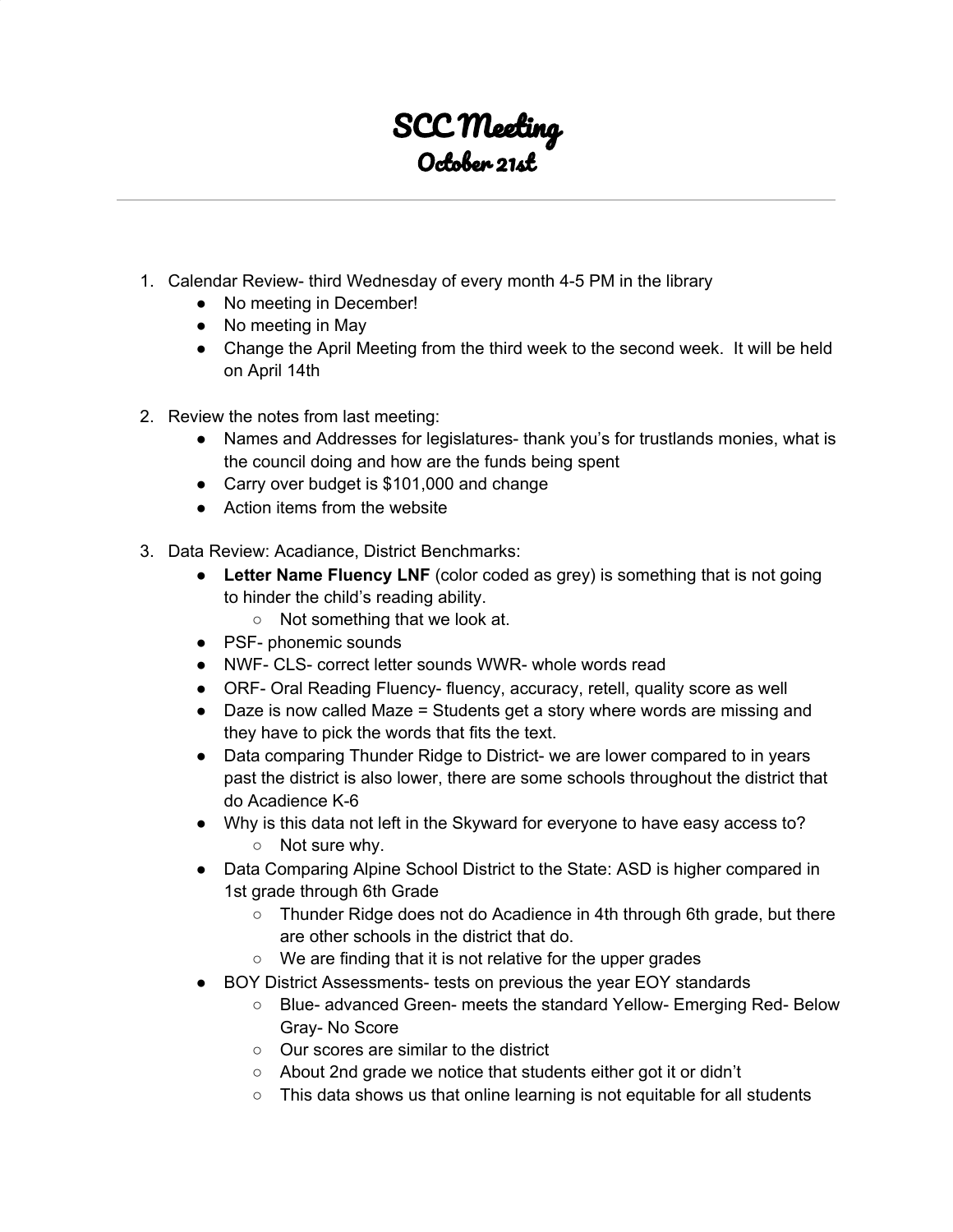- $\circ$  The percentage of students with low scores is more prevalent in the upper grades
- Teachers are looking at this data to help fill in the gaps from our break in the Spring
- If you want to know what the abbreviations mean for the standards, you are go the UEN website to look them up: [https://docs.google.com/document/d/1A2DY0EeF\\_LIRTRSxNpsG6R4PljG6GC3i](https://docs.google.com/document/d/1A2DY0EeF_LIRTRSxNpsG6R4PljG6GC3i25n1xFFMvco/edit?ts=5f90b00f) [25n1xFFMvco/edit?ts=5f90b00f](https://docs.google.com/document/d/1A2DY0EeF_LIRTRSxNpsG6R4PljG6GC3i25n1xFFMvco/edit?ts=5f90b00f)
- 4. Trustlands Proposed Amendment: What are teachers saying they need help with?
	- We've increased our aide time (especially in the lower grades) . We now have aides Tuesdays-Friday.
	- We have \$10,000 carry over can we put that into the aide bucket to continue our current aide time through the year.
		- $\circ$  Called a vote to move the \$10,000 into the aide bucket, so the aides will be able to continue to help in the classrooms through May.
		- The vote was unanimous.
	- Asked if we can replace the SMARTBoards with Apple TV and TV's. Schools who have gone to TV's are slowly getting rid of them
	- Projectors and other technology that's failing- projectors are being replaced with from last year's trustlands.
- 5. Procedures and By-Laws:
	- Missing them and we'll address this next time
- 6. Letter to Government Officials:
	- Jeana Swapp will write to Jacob Anderegg
	- Marcus Griffin will write to Mitt Romney
	- Jessica Young will write to Governor Gary R. Herbert
	- Carla Jensen will write to Cindy Davis
	- Someone needs to write to Mike Lee
	- These are warm fuzzy thank yous.
	- Asked if there are past letters that we can refer to if needed.
	- They just want to see if the money is relative in schools.
- 7. Additional Items:
- Julie Shumway emailed Jeana: Concerned that there are no flags out to help students with walking to and from school. Carla is also still concerned as well. Contact the city about this Gordon Miner. It won't hurt to contact their city council members. Corrine Prestwich has an idea to help with this.
- Jen Hatch is needing to bow out of our SCC. Carla will look into how we handle this with the district.
- 8. Action Items:
	- Carla will send us example letters to send to the Legislature.